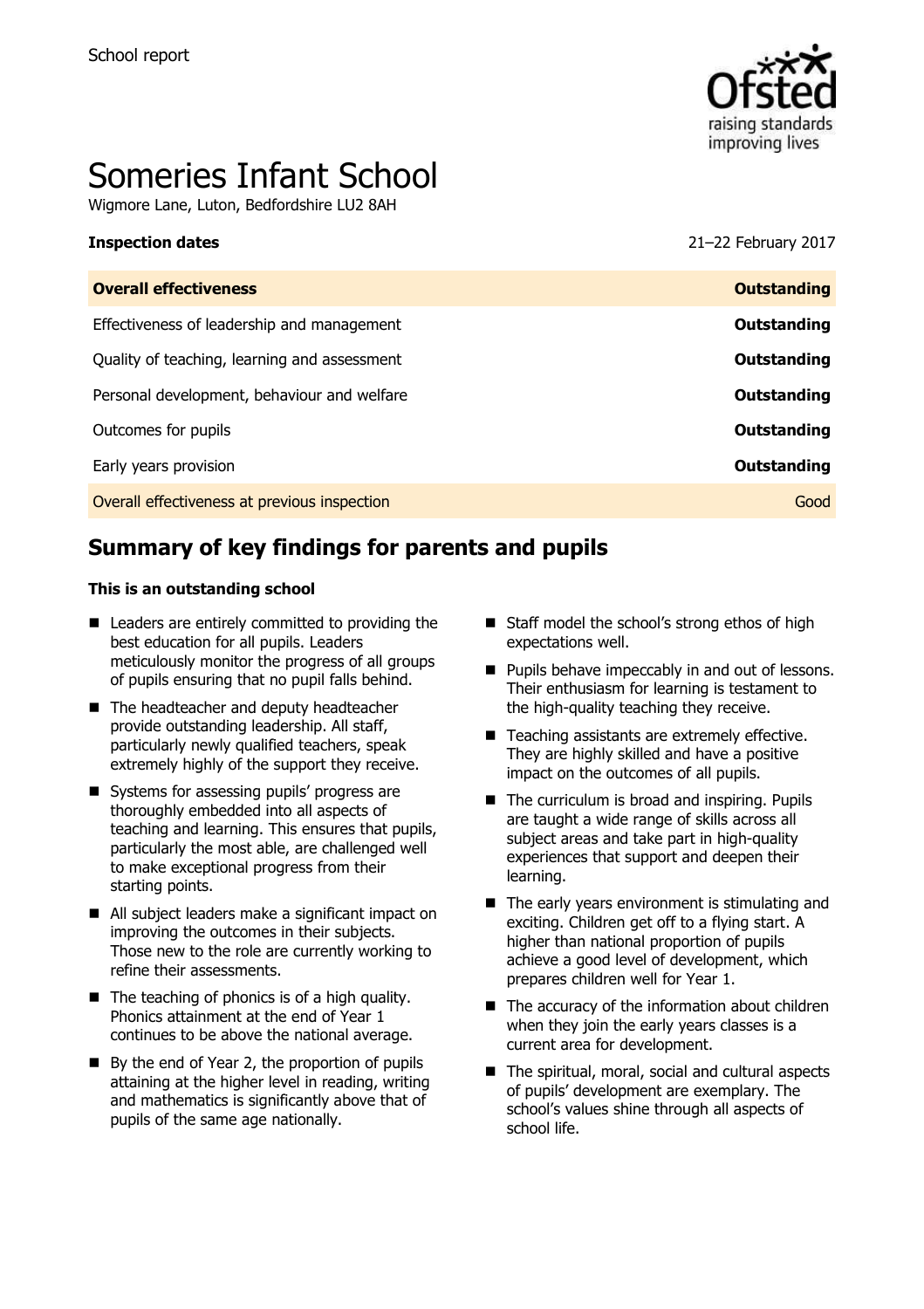

# **Full report**

### **What does the school need to do to improve further?**

- Make sure that subject leaders new to their role make good use of assessment information to improve pupils' outcomes in all curriculum subjects.
- Develop stronger links with pre-schools to ensure that the information shared about children is as accurate as it can be.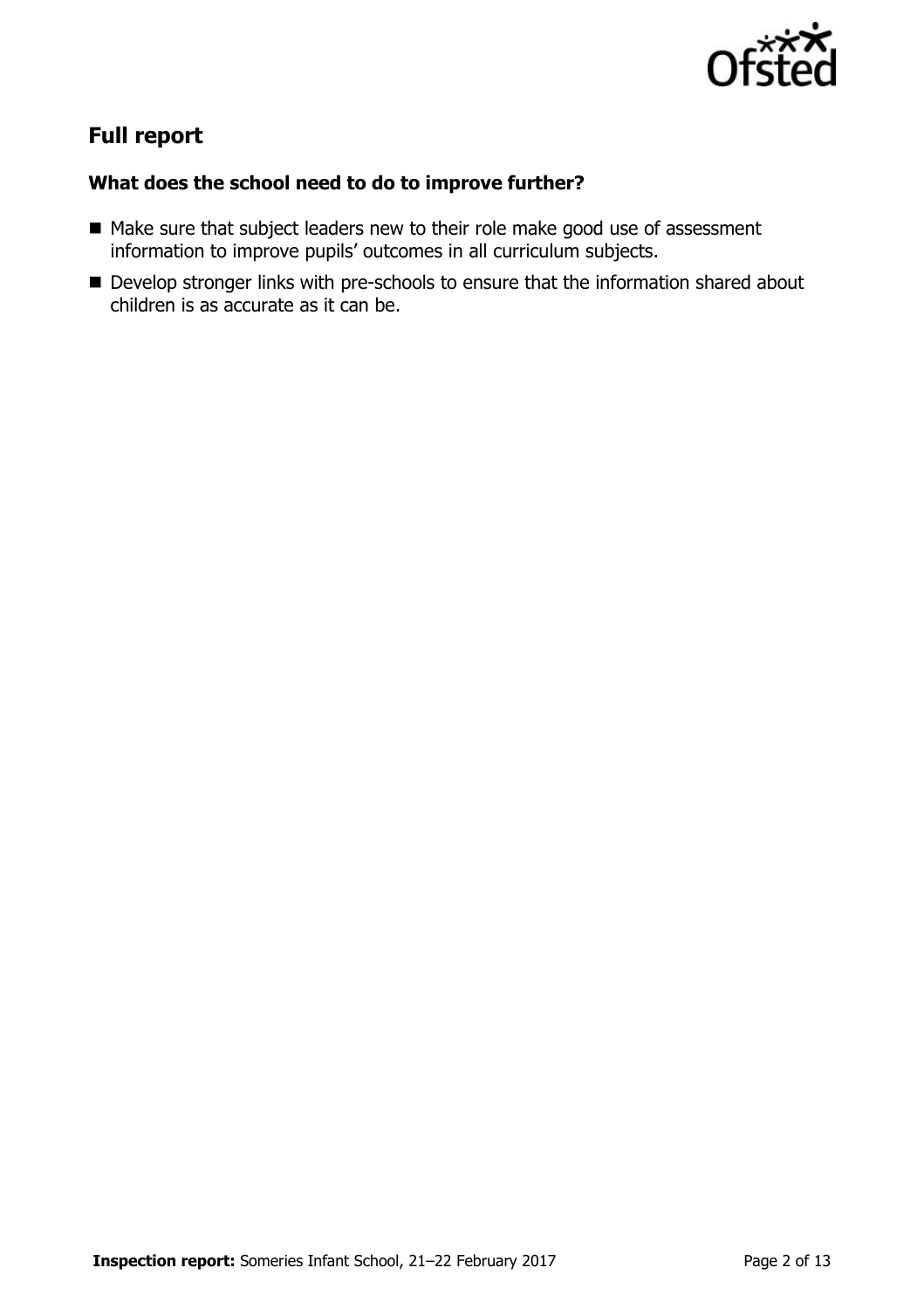

# **Inspection judgements**

#### **Effectiveness of leadership and management Constanding**

- The headteacher's outstanding leadership has created a strong values-based culture, which is intrinsic to school life. Pupils are highly respected by adults and are continually recognised and rewarded for 'living the values'. As a result, pupils are caring and happy individuals, who aspire to be the best they can from the day they start at Someries Infant School.
- $\blacksquare$  The deputy headteacher, responsible for overseeing the progress pupils make, demonstrates an unwavering commitment to ensure that all pupils make the progress they should from their starting points. Those who may be at risk of not making the progress they should are identified quickly and swift action is taken to support pupils to make good or better progress.
- The headteacher and deputy headteacher ensure that monitoring and assessment systems are rigorous. Their attention to detail, in assessing the progress pupils make, enables teachers to plan work matched to individual needs precisely.
- The headteacher's commitment to develop leaders from within the school has led to a highly motivated and reflective workforce. Newly qualified teachers spoke with passion and enthusiasm about their future leadership aspirations, adding that, with the support they received, they could not have had a better start to their teaching careers.
- English and mathematics are led exceptionally well across the school. Pupils' skills are developed across all subjects. While newer subject leaders identify that continuing to develop assessment in other curriculum subjects is a key priority for the school, they are already making a significant impact on outcomes in their subjects.
- The pupil premium grant is spent well and, as a result, disadvantaged pupils make better than expected progress.
- The progress of pupils who have special educational needs and/or disabilities is tracked closely. Funding is used exceptionally well to provide specialist support and to ensure that staff are fully equipped with the skills to support pupils' needs, such as speech and language needs.
- A strong culture of British culture and values permeates the school, supported by a range of opportunities throughout the curriculum.
	- Pupils have regular opportunities to debate issues at an age-appropriate level in 'my big voice' lessons.
	- The school parliament is elected under a democratic process during the school's general election and pupils take their responsibilities seriously.
	- Interesting artefacts on display around the school reflect moments of historical importance with displays such as 'Luton through the years'.
	- Displays and class books showcase pupils' learning about different religions and other cultures.
	- Pupils have a good understanding of life outside of their immediate community.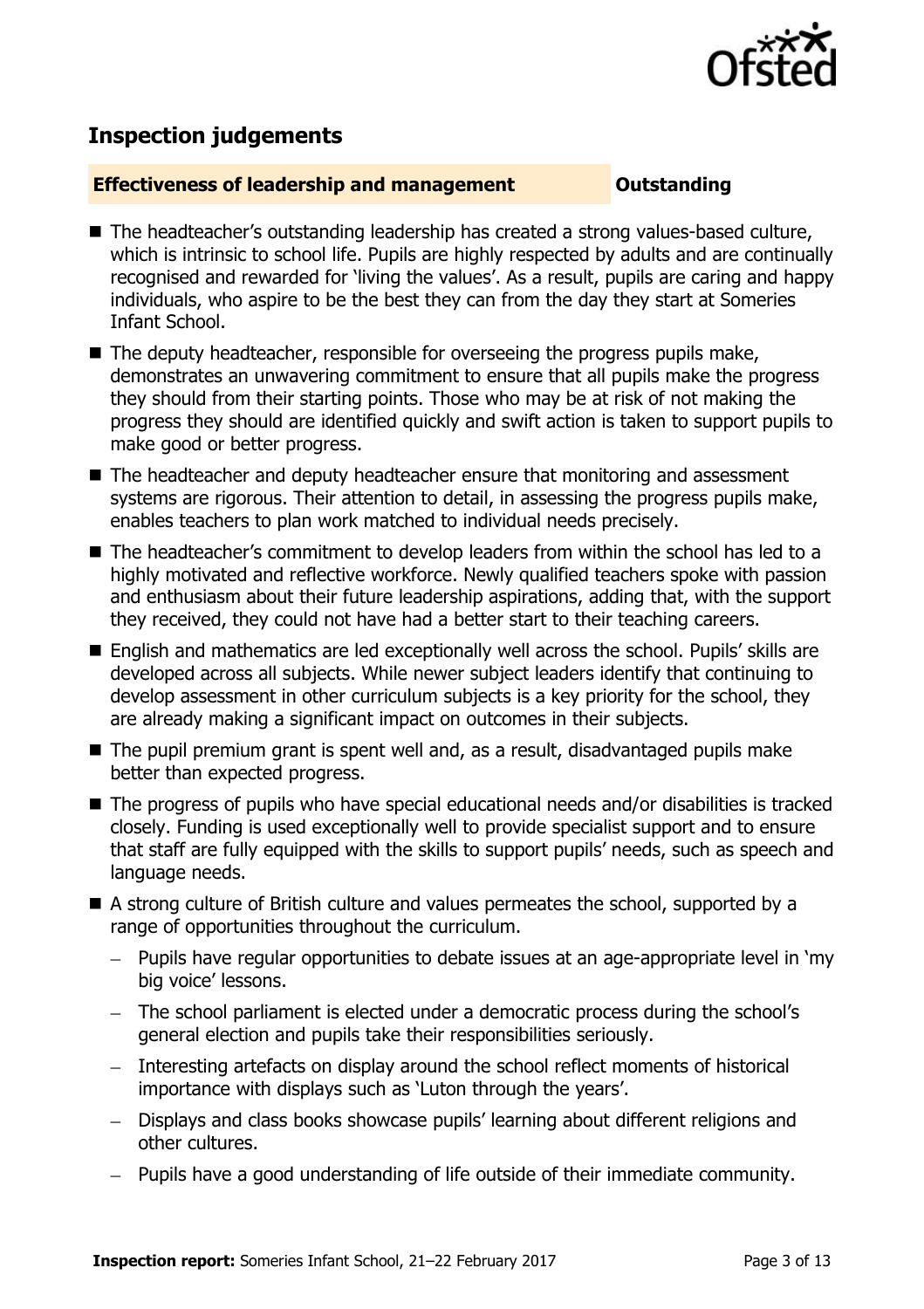

■ The sports premium funding is used well to enhance the teaching of physical education (PE) and increase pupils' participation in sporting activities. Teachers develop their skills well alongside a sports specialist. Key stage 1 pupils take part in the 'Golden Mile', which challenges pupils to improve on the number of laps they can complete around the school grounds. Training for the new subject leader has enabled him to deliver a number of training sessions to staff and, as a result, teachers deliver the PE curriculum well.

### **Governance of the school**

- Governors bring a range of skills to the school. They are passionate and enthusiastic, and provide effective support and challenge to school leaders. They are able to talk extensively about the school's journey since the previous inspection and the excellent work of leaders and teachers to improve outcomes for all pupils.
- Governors know the staff and pupils well; they have an open and honest relationship with senior leaders. Teachers attend governors' meetings to share the work they are doing and governors' visits focus on specific aspects related to school development, particularly the welfare of vulnerable pupils.
- Communication between the school and governing body is extremely efficient and the 'Governor Hub' provides an effective means to ensure that all governors can carry out duties collaboratively. Documents and task sharing are held centrally and securely enabling a smooth allocation of policy revision and governor duties.
- Governors are strongly committed to improving the lives of the pupils and ensure that additional funding, such as the pupil and sports premium funding, is spent wisely to ensure that disadvantaged pupils achieve as well as other pupils nationally.

### **Safeguarding**

- $\blacksquare$  The arrangements for safeguarding are effective.
- $\blacksquare$  Staff know the pupils well and have all completed the relevant safeguarding training, which includes awareness of radicalisation.
- Leaders are extremely vigilant at identifying vulnerable pupils and families. The school's family worker has had a significant impact on developing strong and effective relationships between home and school. Staff report and record concerns strictly in line with the school's safeguarding policy.
- The designated senior leaders for child protection work exceptionally well as a team to support vulnerable pupils. They know the pupils well and are meticulous with their monitoring. Every detail is cross-referenced and is supported by a chronology of conversations, actions, meetings and outcomes. The team members work effectively with external agencies to provide the best support they can and are unwavering in their commitment to the welfare and the progress vulnerable pupils are making in all areas of learning.
- The school's single central record and employee files contain all statutory information and all adults have undergone the necessary checks to be suitable to work with children.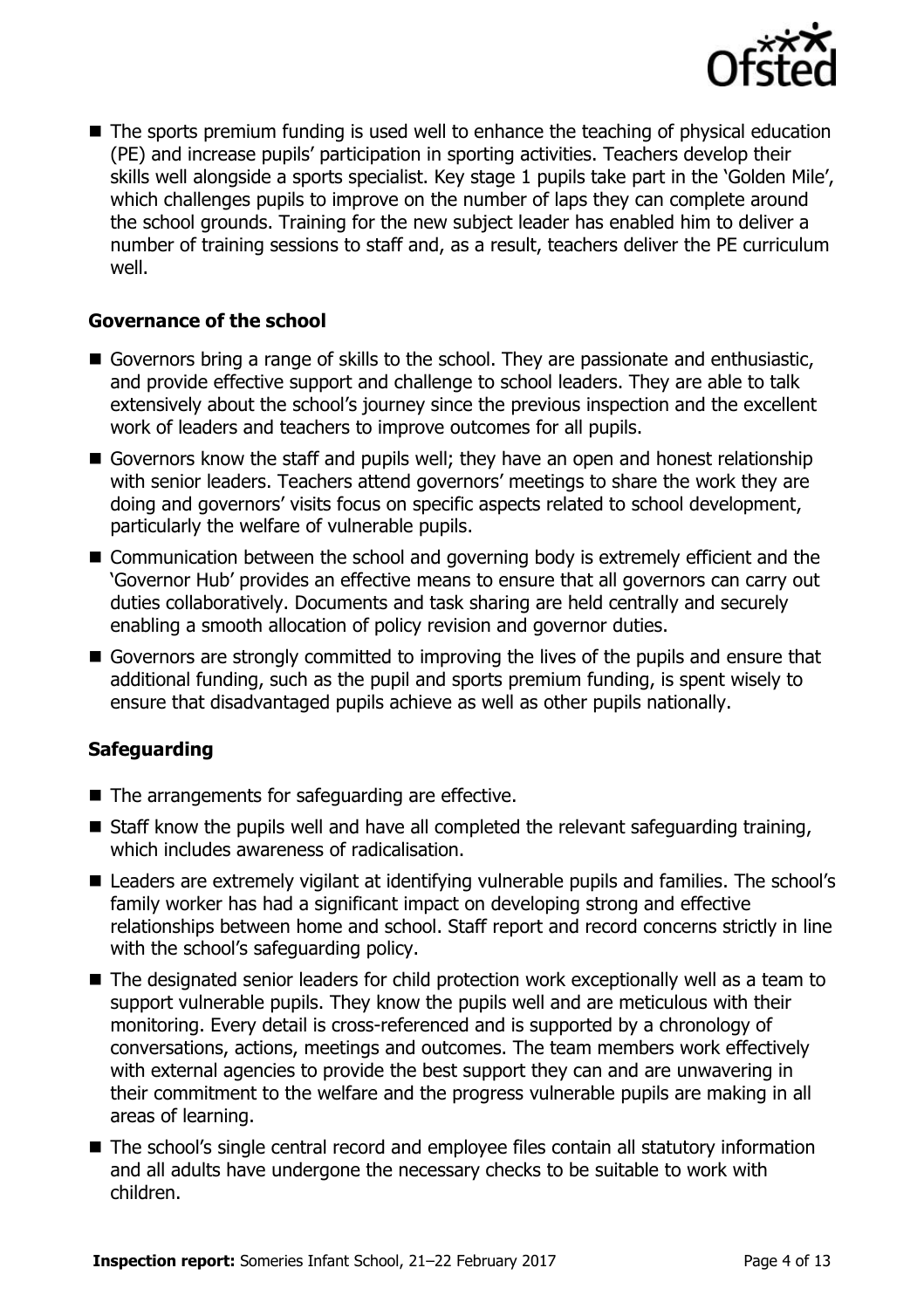

■ Through assemblies and discussions, staff challenge any stereotypical views and successfully help pupils to increase their knowledge and understanding of current social issues.

#### **Quality of teaching, learning and assessment Outstanding**

- Teachers are highly motivated and committed to self-improvement. The requirement for all pupils to make as much progress as they can is at the centre of teachers' practice. They are skilled at planning teaching so that new learning builds upon what pupils already know.
- Teachers regularly review their own teaching practice and welcome support and advice from school leaders. They accept, without question, that it is their responsibility to ensure that all pupils receive the best teaching to make the most progress they can.
- Teaching assistants are extremely skilful and, therefore, have a good impact on the progress pupils make. They are particularly effective at supporting pupils who have special educational needs and/or disabilities, while still enabling them to do as much as they can without too much help.
- The 'closing the gap team' provides small-group support, when needed, which tightly focuses on the needs of each individual pupil. The team is highly skilled in supporting pupils to achieve the best they can. As a result, many pupils make rapid progress in reading, writing and mathematics.
- Teachers assess the teaching and learning of English and mathematics of all pupils routinely. They adapt activities daily so that learning is maximised.
- Teachers use assessment information for mathematics extremely well to plan activities that challenge all groups of pupils. Teachers help children make sense of concepts, achieve fluency and deepen their understanding through carefully structured questions, exercises and problems. There are many opportunities to apply their mathematical skills to meaningful problem-solving tasks.
- **Pupils write for a range of purposes across the curriculum and their work is displayed** creatively throughout the school. Each piece of work is highly individualised; pupils are proud to see their work valued.
- **Pupils are even more motivated to write with enthusiasm once they have experienced** the hi-tech 'Immersive Learning Centre' which leads to pupils, boys in particular, producing good-quality writing. Inspectors saw pupils in Year 1 highly engaged in a writing task about the seaside. In the room, they experienced the seaside through sights and sounds that created a vision of the beach, sea and promenade. Pupils, particularly the boys, were able to generate a plethora of ideas which they confidently shared with their classmates. This led to them independently constructing descriptive and appropriate sentences.
- The teaching of reading and phonics is strong throughout the school. Children make good progress due to the excellent teaching of phonics across the school starting in early years.
- Subjects such as geography, history and science weave seamlessly through the curriculum. The 'prime learning challenge' question ensures that these links are strong.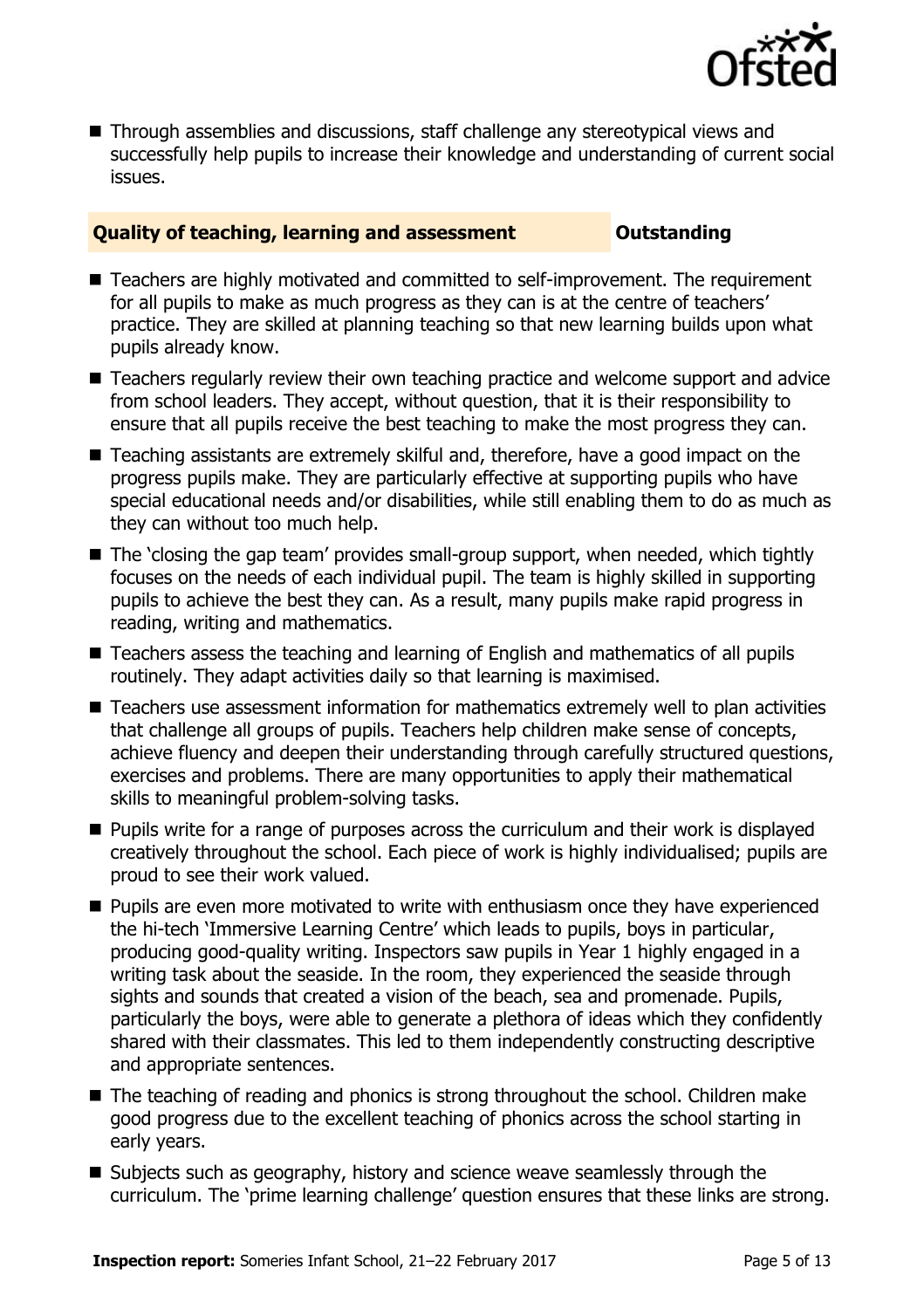

In Year 2, the question, 'How was life different at the time of the Great Fire of London?' linked perfectly across a range of subjects. Pupils designed houses; identified and compared the uses of different materials used to build a Tudor house; learned about the history of the fire service; were taught how to locate London landmarks from aerial photos; and produced a video animation depicting the great fire of London.

■ Leaders have invested in technological resources with a strong sense of purpose to improve the quality of teaching. Pupils benefit from the range of electronic resources in the 'Immersive Learning Centre', for example. Staff benefit from evaluating their performance by reviewing recordings of their teaching and the impact on pupils' learning.

#### **Personal development, behaviour and welfare <b>COUTS** Outstanding

#### **Personal development and welfare**

- The school's work to promote pupils' personal development and welfare is outstanding.
- The school's 'values-based' approach is central to the school's ethos. Throughout the curriculum, pupils are encouraged to become confident discoverers, explorers and creators who live the school's values, such as honesty, excellence, cooperation, courage, inspiration and friendship.
- **Pupils are respectful, thoughtful and polite. Their conduct in and out of lessons is** exemplary.
- $\blacksquare$  Pupils enjoy being given responsibilities, whether as a play leader or a member of the school parliament, and take their roles very seriously. The award system recognises and values pupils' hard work and moral understanding, and gives them a sense of achievement.
- **Pupils are taught well about different cultures and diversity. They are taught to respect** each other, and to value everybody. Their strong sense of equality shines through in the way they work and play together. One pupil said about children with disabilities that, 'it doesn't matter what they have, you still treat them the same'.
- The school has a strong culture of safety. Year 2 pupils have all completed first aid training, which gives them a good insight into how they can make a difference to the safety of others.
- **Pupils are taught how to stay safe when using the internet. The 'stop, get off, and tell'** approach is a mantra that pupils know well. They are able to articulate clearly the dangers of talking online and they know how to protect themselves when using the internet.
- Parents are extremely positive about the work the school does to promote positive values. One parent commented, 'We are very proud that our son attends such a lovely school. The positive values and learning ethos that the school promotes, has a positive impact on both his school and home life.'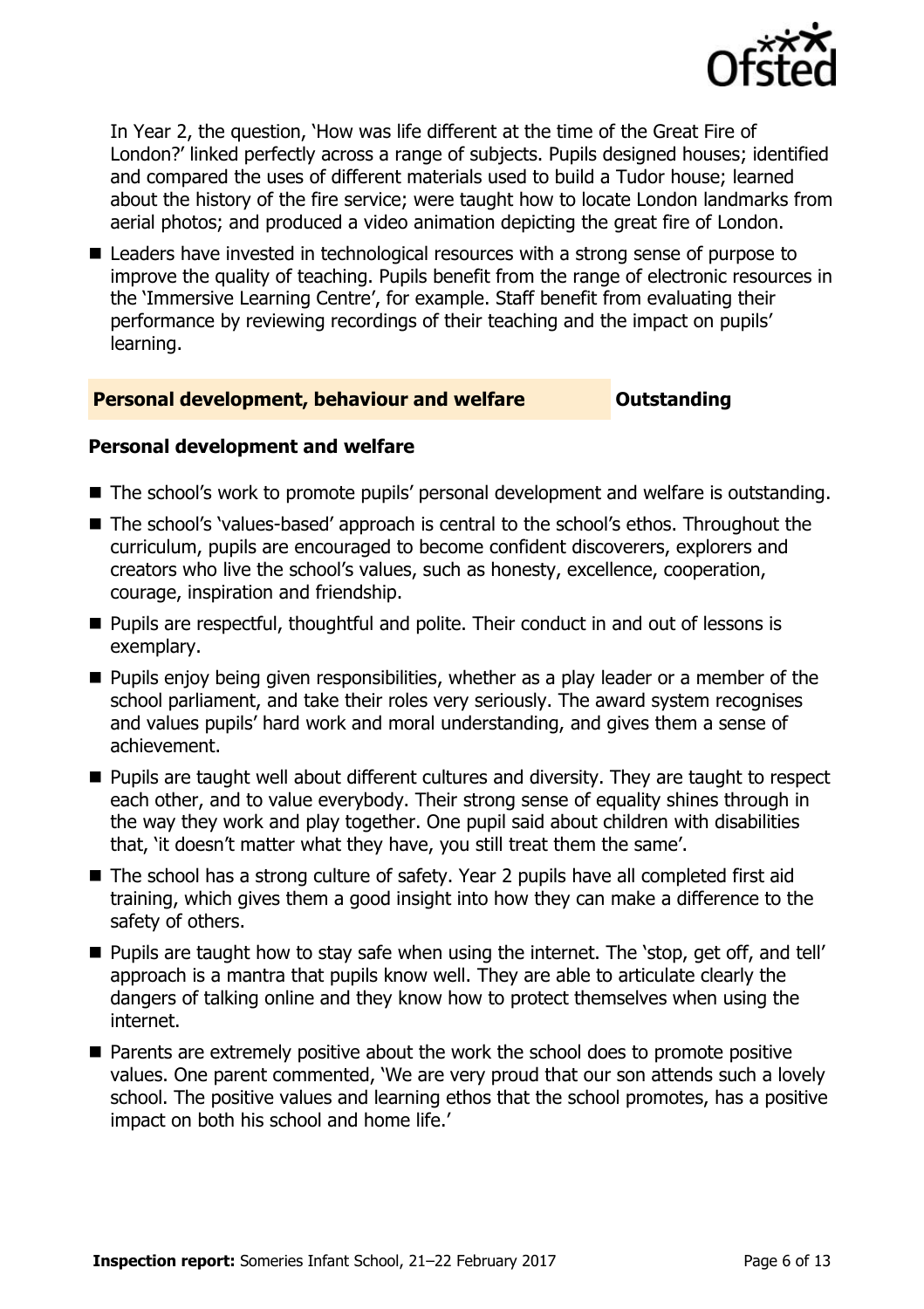

### **Behaviour**

- The behaviour of pupils is outstanding.
- Incidents of poor behaviour are rare and almost never repeated. Pupils do not recognise bullying as being an issue at the school but would know who to speak to if they have concerns.
- Staff model good behaviour and pupils learn from them. Dinner times are a friendly and orderly affair for all involved. Staff line up in the dining hall with the pupils and midday supervisors direct staff and pupils to the tables. The manners menu, on the dining tables, reminds pupils of appropriate behaviour at meal times.
- The deputy headteacher works closely with the school's family worker to provide support to pupils and families who need it. This has resulted in strong relationships between parents and school and improved attendance for vulnerable pupils.
- The clear corridors and tidy and clean classrooms show that pupils are proud of their school and that they respect school property.
- **Pupils enjoy school and have extremely positive attitudes to learning. They become** confident and independent learners ensuring that they are well prepared for the next stage of education.
- **Pupils are enthusiastic about their learning. They are keen to participate in class** discussions and they are keen to improve their work. Pupils take pride in their work and present their work well.

#### **Outcomes for pupils Outstanding**

- **Pupils make substantial and sustained progress from their various starting points. By** the time they leave key stage 1, a significantly high proportion of pupils have made good and outstanding progress in reading, writing and mathematics.
- In 2016, attainment for pupils at the end of key stage 1 was higher than the national average, for all groups of pupils, in reading, writing and mathematics. The proportion of pupils achieving at greater depth was significantly above the national average.
- Pupils' work and the school's own information shows that pupils who are disadvantaged make good and better progress in reading, writing and mathematics. The achievement of disadvantaged pupils throughout the school is at least in line with, or exceeds, other pupils nationally in reading, writing and mathematics.
- Current pupils are making good and better progress in reading, writing and mathematics. Systems for assessing the progress pupils make are tightly focused on identifying gaps in pupils' skills and understanding. This is remedied through structured support systems which ensure that pupils make good and better progress. Pupils' work, lesson observations, and the school's own information, show that pupils, particularly the most able and the most able disadvantaged pupils, make rapid progress.
- **Pupils in Year 1 continue to perform above national expectations in the phonics** screening check. Current evidence suggests that pupils are on track to exceed national expectations at the end of the academic year. Children in Reception who read to inspectors are confident readers, using their phonics knowledge well to read unfamiliar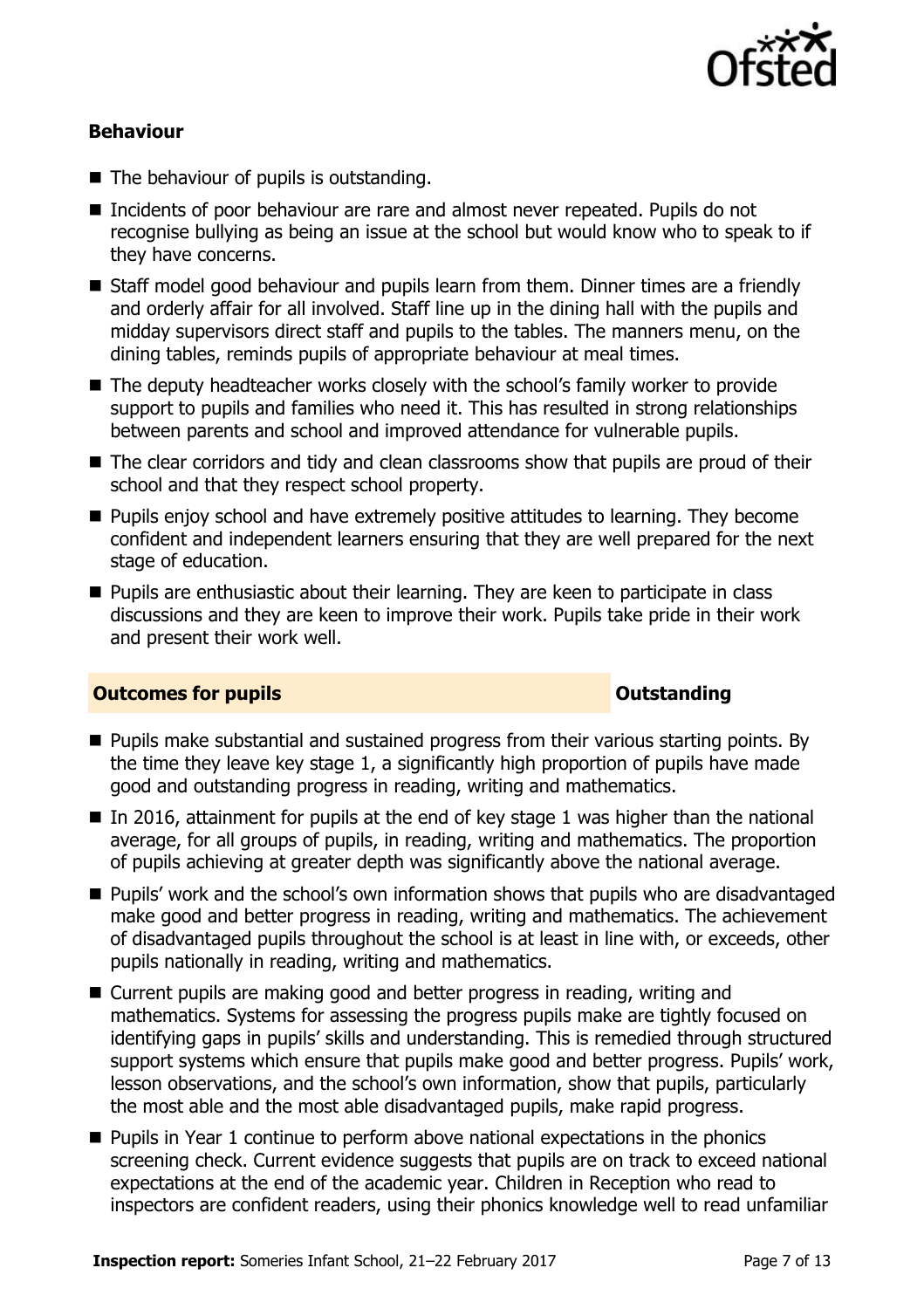

words. Pupils in other year groups read widely and approach reading with enthusiasm. They are able to talk about authors they like and the books they enjoy.

■ Pupils who have special educational needs and/or disabilities are provided for extremely well and the support is highly effective. Pupils make good and better progress from their starting points.

#### **Early years provision CONSTANDING TO A RESEARCH CONSTANDING TO A RESEARCH CONSTANDING TO A RESEARCH CONSTANDING TO A RESEARCH CONSTANDING TO A RESEARCH CONSTANDING TO A RESEARCH CONSTANDING TO A RESEARCH CONSTANDING TO**

- Most children who attend the school's nursery enter Reception with skills broadly in line with their age. Some children arrive from other pre-schools with lower starting points and go on to make rapid progress at Someries Infant School.
- The proportion of children who achieve a good level of development by the time they leave Reception is above the national average. By the time children leave Reception they are ready for Year 1.
- The early years environment is exciting and inspiring. The outside area has been transformed since the previous inspection and children learn through a range of activities which stimulate inquiry and an inquisitive nature. The 'outdoor texture kitchen' allows children in Nursery and Reception to experiment with a wide range of natural resources to maximise learning experiences.
- In Nursery, as in Reception, pupils make good progress, particularly in personal, social and emotional development. Staff support children to be independent learners who are confident and eager to try new things. Children demonstrate excellent teamwork and focus intently when carrying out specific activities, as demonstrated by two children who had a clear sense of purpose when working together to make vegetable soup, one holding the vegetables, while the other cut proficiently with a knife.
- There are many opportunities for parents and carers to be involved with their child's learning. The home school book encourages a strong partnership which enables the school to gain a holistic view of each child. The school is able to gain valuable information about the learning of the child outside the school environment that helps teachers to plan activities to meet individual needs across all areas of learning.
- The teaching of phonics is of a high standard. All pupils make good progress from their starting points and the most able pupils, including the most able disadvantaged, make rapid progress. Many parents value the opportunity to attend the school's phonics workshops so that they can support their children at home. The school provides ample information on the website and information packs so that parents are fully informed about how their child is taught.
- Children are able to apply their phonics skills in reading and writing. Children are excited to share their knowledge of 'tricky' words and offer sentences adding connectives and adjectives. Teaching focuses on ensuring that each lesson progresses children's knowledge and their ability to apply the skills they have learned. As a result, children make good progress in reading and writing.
- Staff in the early vears provision are highly skilled and use questioning to ascertain what children already know and to gauge their interests. Detailed observations are carried out across all areas of learning showing a wide range of teaching and learning activities. Children enjoy selecting photos and work to be displayed in the class's 'Floor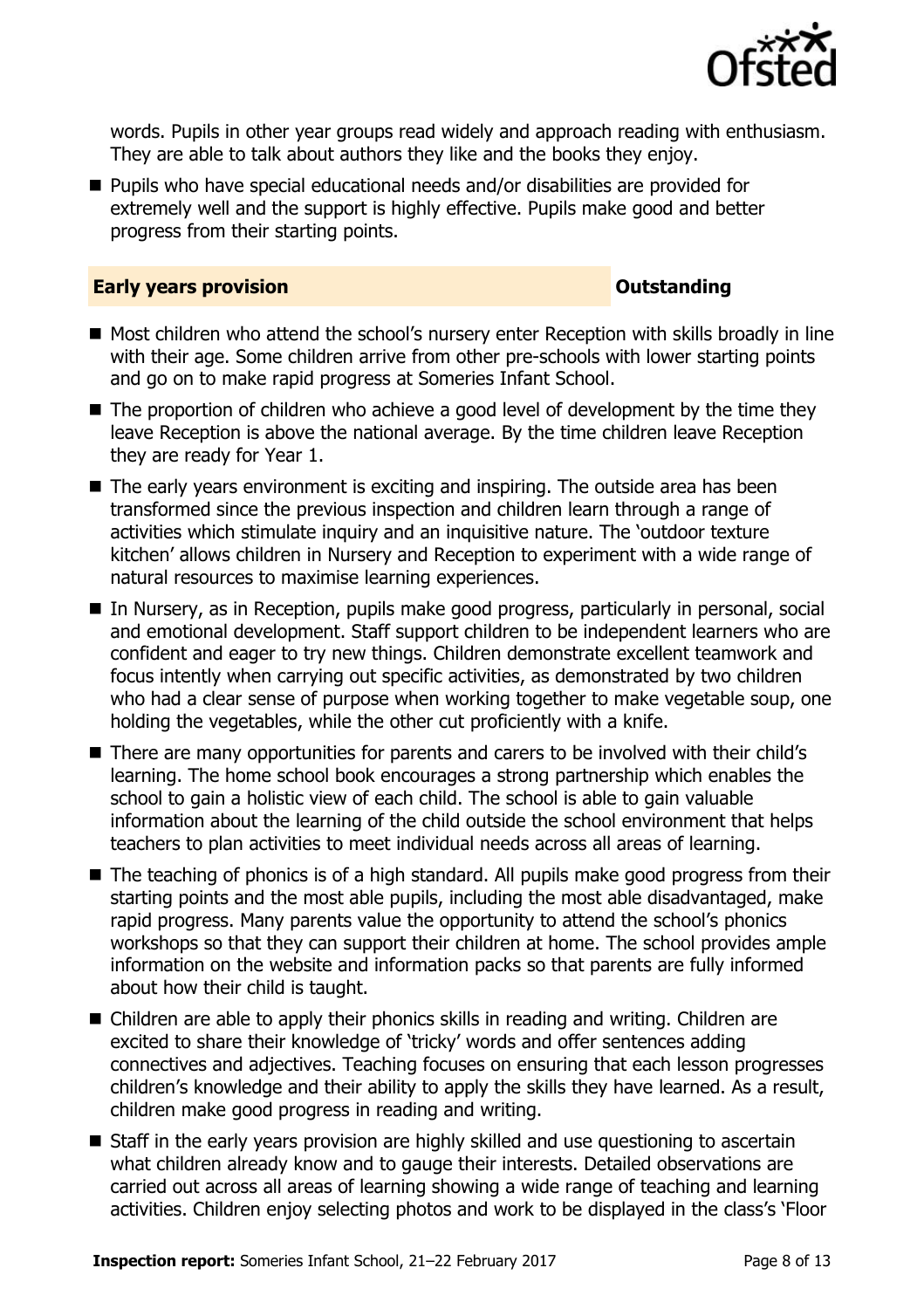

Book' which is shared with parents and visitors.

- Emergent writing at the beginning of the year evolves into fully phonetic sentences very quickly. Children chant enthusiastically when asked what a sentence needs and are quick to point out to the teacher that it needed a capital letter, spaces and a full stop for the words to be a sentence.
- Children's work shows good progression in number. Children begin to test concepts by using a variety of resources to find things out. Children are encouraged to experiment and, as a result, they begin to build secure foundations to help them solve mathematical problems.
- Assessment is rigorous. The wealth of information gathered daily about children's learning is collated and analysed well. Teachers are able to see the next steps for children in their learning and plan activities accordingly. Leaders are currently developing their work with pre-schools to ensure that the information the school receives about children entering Reception is as accurate as it can be.
- Children are happy and chatty. They feel safe and parents agree that children get off to a flying start. One parent commented, 'my son has settled so well into Reception and has exceeded the progress we thought he would make'.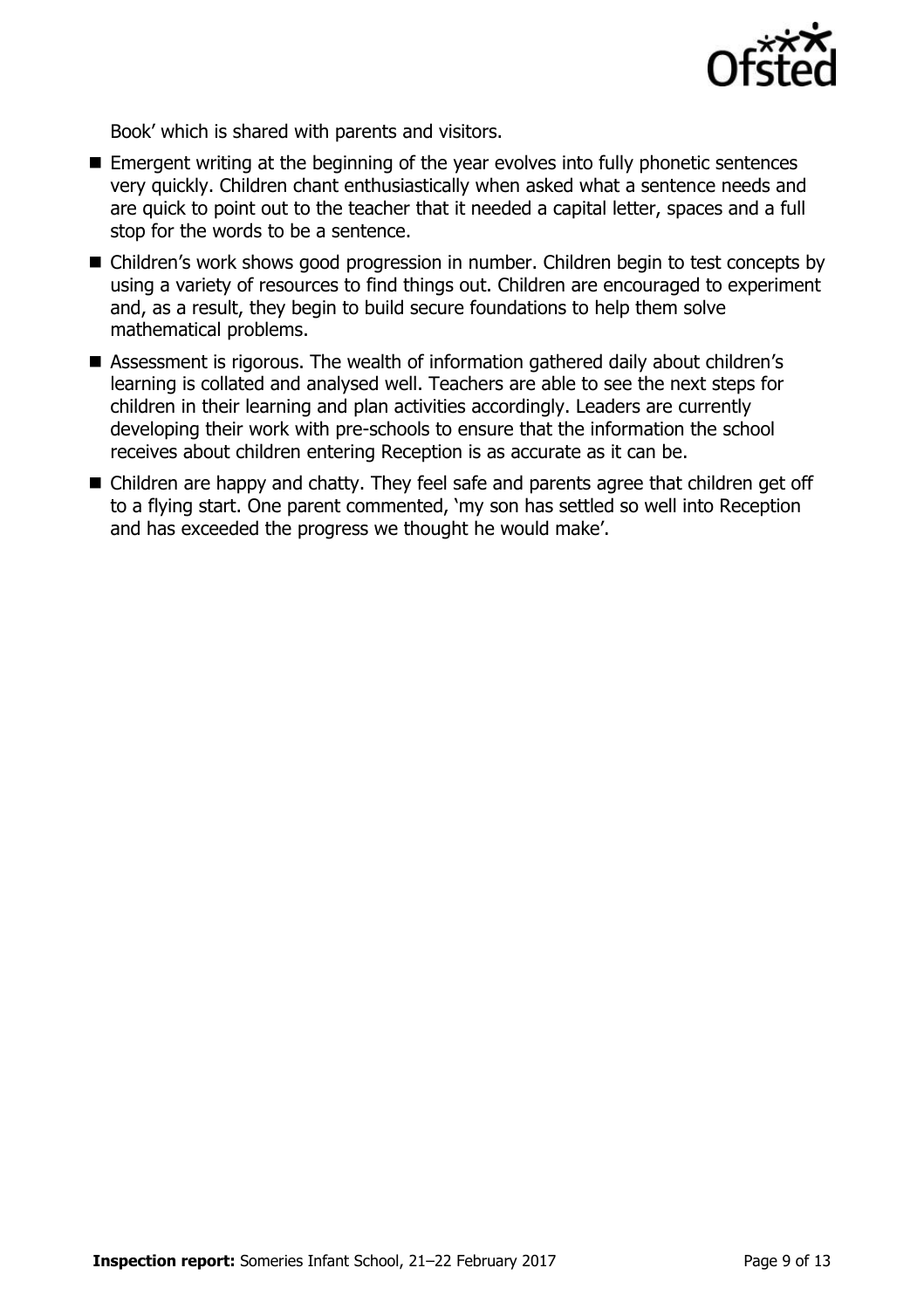

# **School details**

| Unique reference number | 109583   |
|-------------------------|----------|
| Local authority         | Luton    |
| Inspection number       | 10023404 |

This inspection was carried out under section 8 of the Education Act 2005. The inspection was also deemed a section 5 inspection under the same Act.

| Type of school                      | Infant                           |
|-------------------------------------|----------------------------------|
| School category                     | Maintained                       |
| Age range of pupils                 | $3$ to $7$                       |
| <b>Gender of pupils</b>             | Mixed                            |
| Number of pupils on the school roll | 214                              |
| Appropriate authority               | The governing body               |
| Chair                               | Paula Murgatroyd                 |
| <b>Headteacher</b>                  | Jenny Meara                      |
| Telephone number                    | 01582 414545                     |
| Website                             | www.someriesinfants.co.uk/       |
| Email address                       | admin@someries.infantluton.co.uk |
| Date of previous inspection         | 12-13 July 2012                  |

### **Information about this school**

- The school meets requirements on the publication of specified information on its website.
- Someries Infant School is broadly similar in size to most schools of its type.
- The majority of the pupils are White British.
- The proportion of pupils who speak English as an additional language is below the national average.
- The proportion of pupils known to be eligible for pupil premium funding is lower than average.
- The proportion joining or leaving the school part way through the school year is lower than average.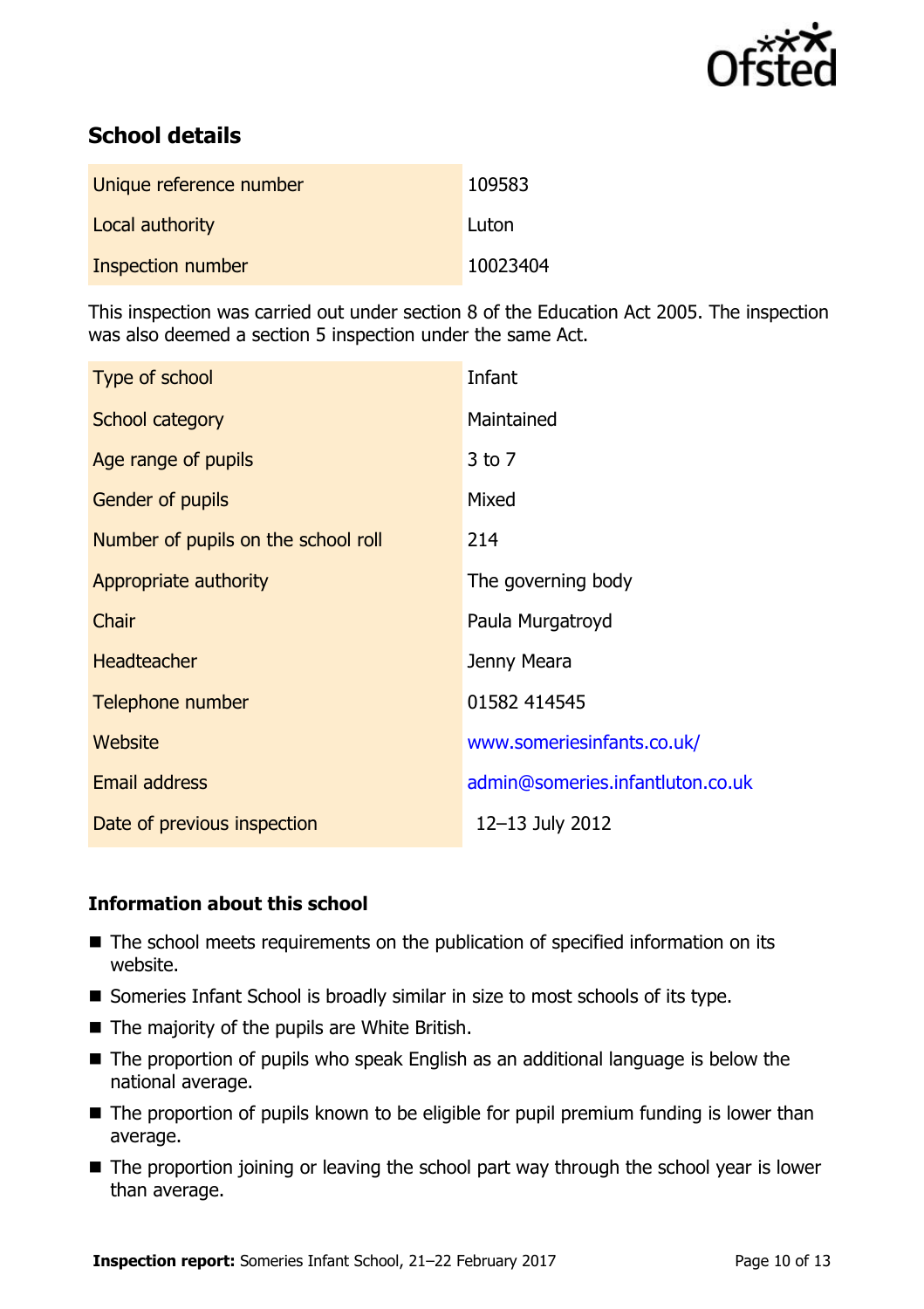

■ The proportion of pupils who have special educational needs and/or disabilities is below the national average.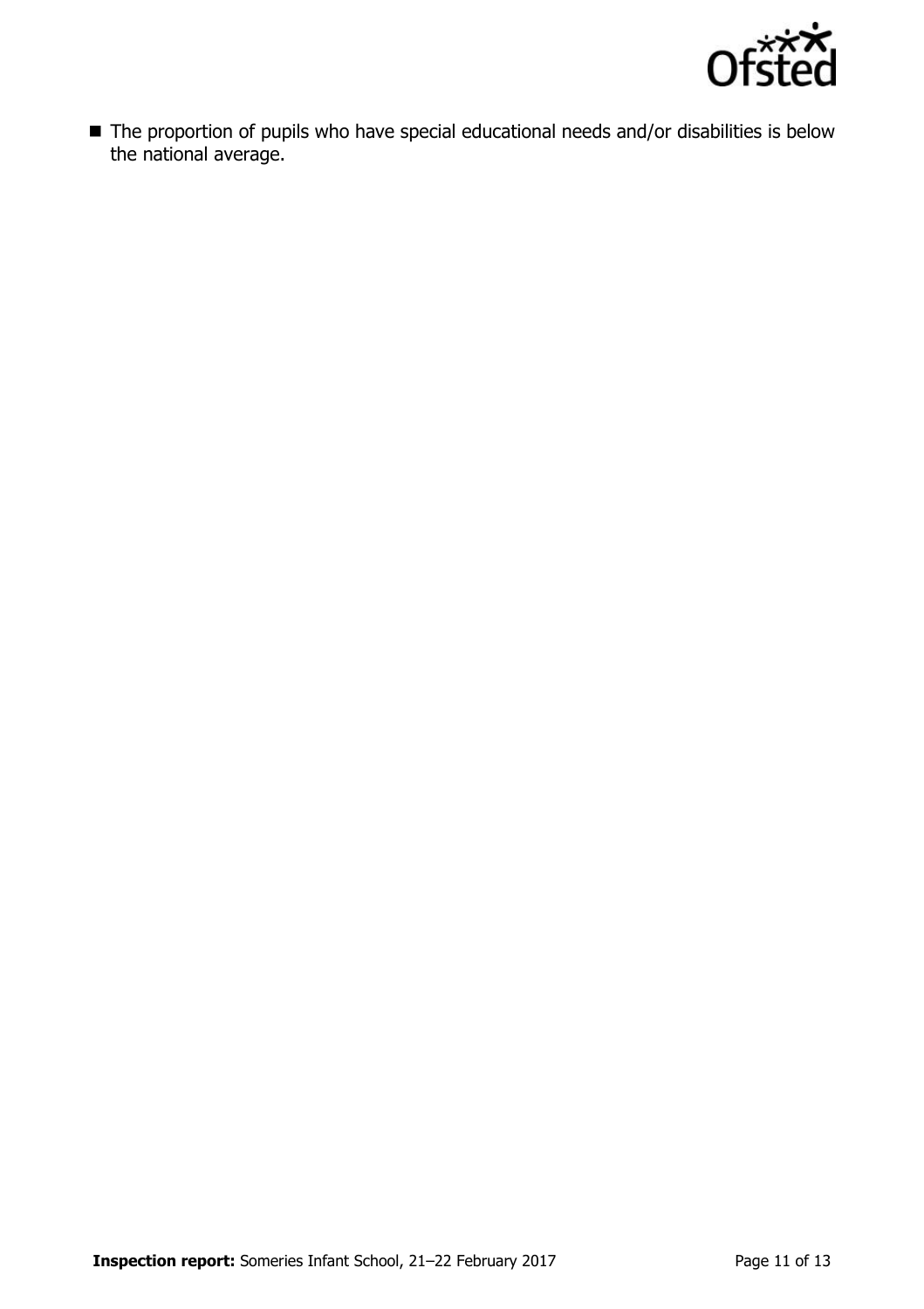

# **Information about this inspection**

- The inspection team observed teaching and learning across all classes.
- Most observations of learning were carried out jointly with the deputy headteacher.
- The inspection team held meetings with governors, a representative from the local authority and school staff, including senior and middle leaders.
- The inspection team observed the school's work and looked at pupils' work including information on pupils' attainment and progress, and records of behaviour and safety.
- Inspectors scrutinised the monitoring of teaching, the management of teachers' performance, minutes of governing body meetings and the school's website.
- Discussions were held with pupils.
- Policies and procedures for the safeguarding of pupils were examined, including mandatory checks made regarding the recruitment of new staff.
- Inspectors listened to pupils read and talked to them about the books they enjoy.
- Inspectors took account of 46 responses to the online parental questionnaire, Parent View, and text responses from parents.
- The questionnaires completed by 22 members of staff were considered.

### **Inspection team**

| Cindy Impey, lead inspector | Her Majesty's Inspector |
|-----------------------------|-------------------------|
| Ceri Evans                  | Ofsted Inspector        |
| <b>Paul Andrew</b>          | <b>Ofsted Inspector</b> |